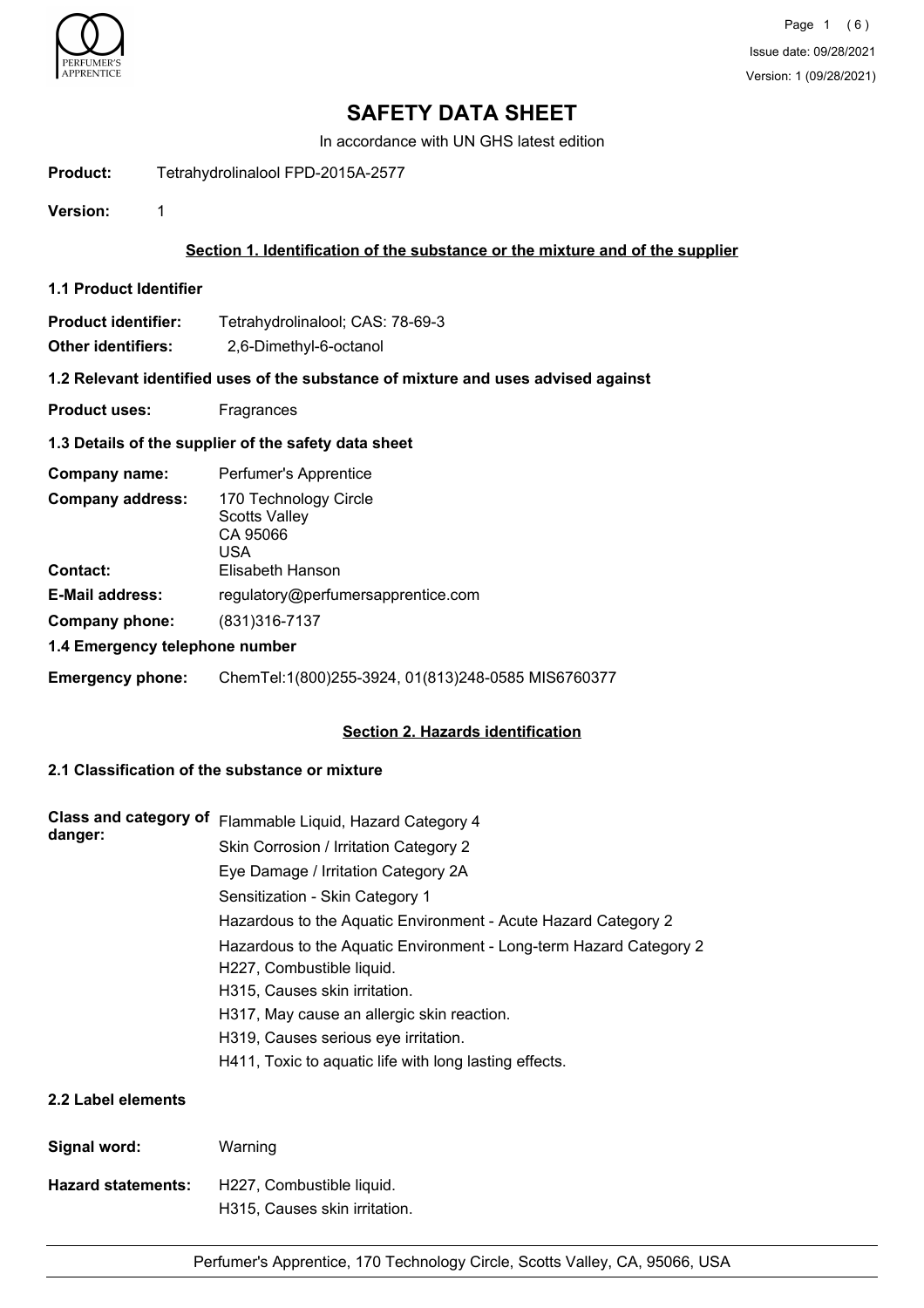

Page 2 (6) Issue date: 09/28/2021 Version: 1 (09/28/2021)

# **SAFETY DATA SHEET**

In accordance with UN GHS latest edition

| <b>Product:</b>                     | Tetrahydrolinalool FPD-2015A-2577                                                                                                                                                                                                                                                                                                                                                                                                                                                                                                                                                                                                                                                                                                                                                                                                                                                                                                                                                                                                                                                                                     |
|-------------------------------------|-----------------------------------------------------------------------------------------------------------------------------------------------------------------------------------------------------------------------------------------------------------------------------------------------------------------------------------------------------------------------------------------------------------------------------------------------------------------------------------------------------------------------------------------------------------------------------------------------------------------------------------------------------------------------------------------------------------------------------------------------------------------------------------------------------------------------------------------------------------------------------------------------------------------------------------------------------------------------------------------------------------------------------------------------------------------------------------------------------------------------|
| Version:                            | 1                                                                                                                                                                                                                                                                                                                                                                                                                                                                                                                                                                                                                                                                                                                                                                                                                                                                                                                                                                                                                                                                                                                     |
|                                     | H317, May cause an allergic skin reaction.<br>H319, Causes serious eye irritation.<br>H411, Toxic to aquatic life with long lasting effects.                                                                                                                                                                                                                                                                                                                                                                                                                                                                                                                                                                                                                                                                                                                                                                                                                                                                                                                                                                          |
| <b>M</b> factor:                    | None                                                                                                                                                                                                                                                                                                                                                                                                                                                                                                                                                                                                                                                                                                                                                                                                                                                                                                                                                                                                                                                                                                                  |
| <b>Precautionary</b><br>statements: | P210, Keep away from heat, sparks, open flames and hot surfaces. - No smoking.<br>P261, Avoid breathing vapour or dust.<br>P264, Wash hands and other contacted skin thoroughly after handling.<br>P272, Contaminated work clothing should not be allowed out of the workplace.<br>P273, Avoid release to the environment.<br>P280, Wear protective gloves/eye protection/face protection.<br>P302/352, IF ON SKIN: Wash with plenty of soap and water.<br>P305/351/338, IF IN EYES: Rinse cautiously with water for several minutes. Remove contact<br>lenses, if present and easy to do. Continue rinsing.<br>P333/313, If skin irritation or rash occurs: Get medical advice/attention.<br>P337/313, If eye irritation persists: Get medical advice/attention.<br>P362, Take off contaminated clothing and wash before reuse.<br>P370/378, In case of fire: Use carbon dioxide, dry chemical, foam for extinction.<br>P391, Collect spillage.<br>P403/235, Store in a well-ventilated place. Keep cool.<br>P501, Dispose of contents/container to approved disposal site, in accordance with local<br>regulations. |
| Pictograms:                         |                                                                                                                                                                                                                                                                                                                                                                                                                                                                                                                                                                                                                                                                                                                                                                                                                                                                                                                                                                                                                                                                                                                       |
| <b>Other hazards:</b>               | None                                                                                                                                                                                                                                                                                                                                                                                                                                                                                                                                                                                                                                                                                                                                                                                                                                                                                                                                                                                                                                                                                                                  |
|                                     | Section 3. Composition / information on ingredients                                                                                                                                                                                                                                                                                                                                                                                                                                                                                                                                                                                                                                                                                                                                                                                                                                                                                                                                                                                                                                                                   |
| <b>3.1 Substances</b>               |                                                                                                                                                                                                                                                                                                                                                                                                                                                                                                                                                                                                                                                                                                                                                                                                                                                                                                                                                                                                                                                                                                                       |
| <b>Product identifier:</b>          | Tetrahydrolinalool; CAS: 78-69-3                                                                                                                                                                                                                                                                                                                                                                                                                                                                                                                                                                                                                                                                                                                                                                                                                                                                                                                                                                                                                                                                                      |
|                                     | <b>Section 4. First-aid measures</b>                                                                                                                                                                                                                                                                                                                                                                                                                                                                                                                                                                                                                                                                                                                                                                                                                                                                                                                                                                                                                                                                                  |
|                                     | 4.1 Description of first aid measures                                                                                                                                                                                                                                                                                                                                                                                                                                                                                                                                                                                                                                                                                                                                                                                                                                                                                                                                                                                                                                                                                 |

IF ON SKIN: Wash with plenty of soap and water.

IF IN EYES: Rinse cautiously with water for several minutes. Remove contact lenses, if present and easy to do. Continue rinsing.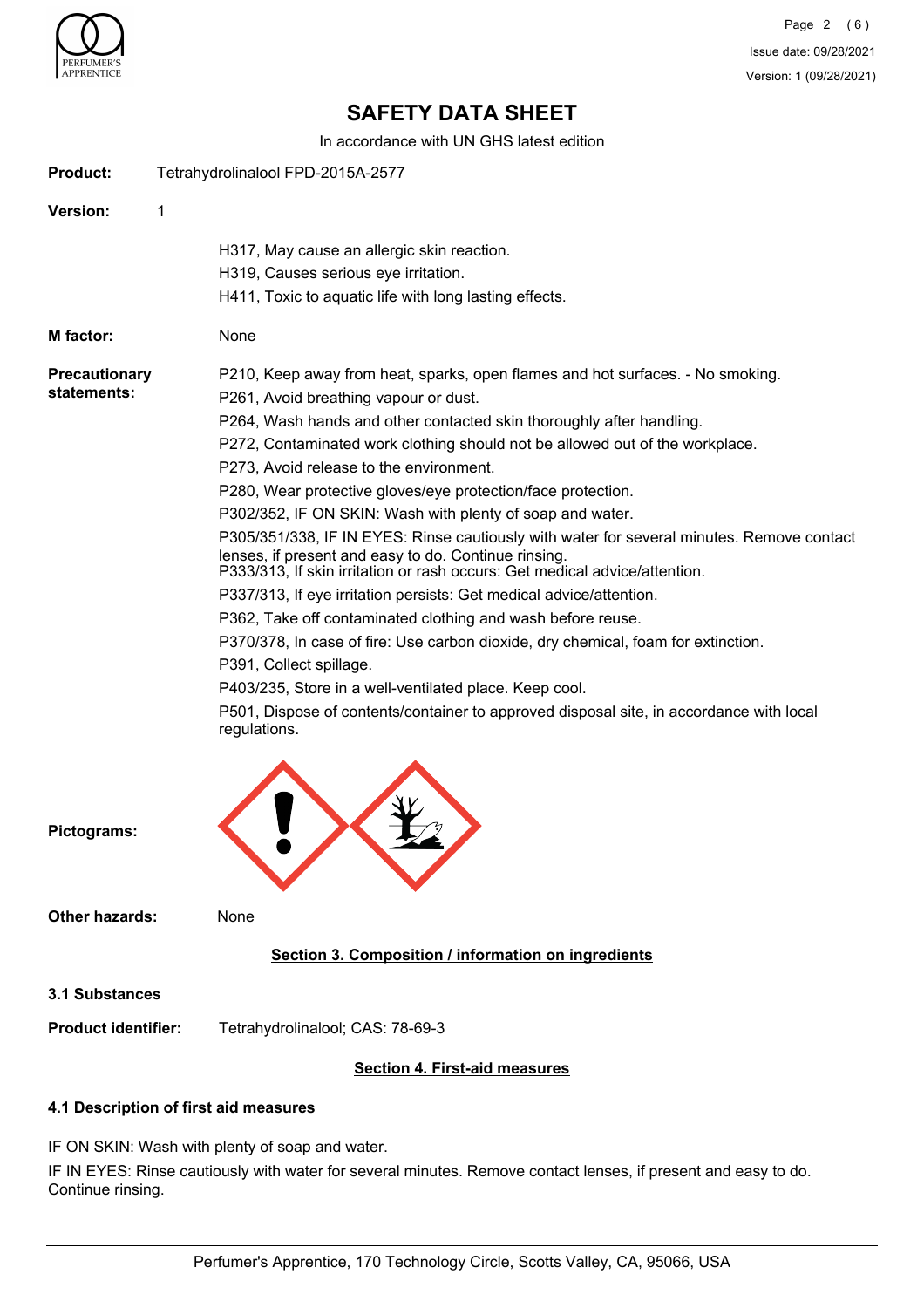

Page 3 (6) Issue date: 09/28/2021 Version: 1 (09/28/2021)

# **SAFETY DATA SHEET**

In accordance with UN GHS latest edition

**Product:** Tetrahydrolinalool FPD-2015A-2577

**Version:** 1

# **4.2 Most important symptoms and effects, both acute and delayed**

Causes skin irritation. May cause an allergic skin reaction. Causes serious eye irritation.

## **4.3 Indication of any immediate medical attention and special treatment needed**

None expected, see Section 4.1 for further information.

## **SECTION 5: Firefighting measures**

#### **5.1 Extinguishing media**

Suitable media: Carbon dioxide, Dry chemical, Foam.

### **5.2 Special hazards arising from the substance or mixture**

In case of fire, may be liberated: Carbon monoxide, Unidentified organic compounds.

### **5.3 Advice for fire fighters:**

In case of insufficient ventilation, wear suitable respiratory equipment.

## **Section 6. Accidental release measures**

#### **6.1 Personal precautions, protective equipment and emergency procedures:**

Avoid inhalation. Avoid contact with skin and eyes. See protective measures under Section 7 and 8.

## **6.2 Environmental precautions:**

Keep away from drains, surface and ground water, and soil.

## **6.3 Methods and material for containment and cleaning up:**

Remove ignition sources. Provide adequate ventilation. Avoid excessive inhalation of vapours. Contain spillage immediately by use of sand or inert powder. Dispose of according to local regulations.

#### **6.4 Reference to other sections:**

Also refer to sections 8 and 13.

## **Section 7. Handling and storage**

## **7.1 Precautions for safe handling:**

Keep away from heat, sparks, open flames and hot surfaces. - No smoking. Use personal protective equipment as required. Use in accordance with good manufacturing and industrial hygiene practices. Use in areas with adequate ventilation Do not eat, drink or smoke when using this product.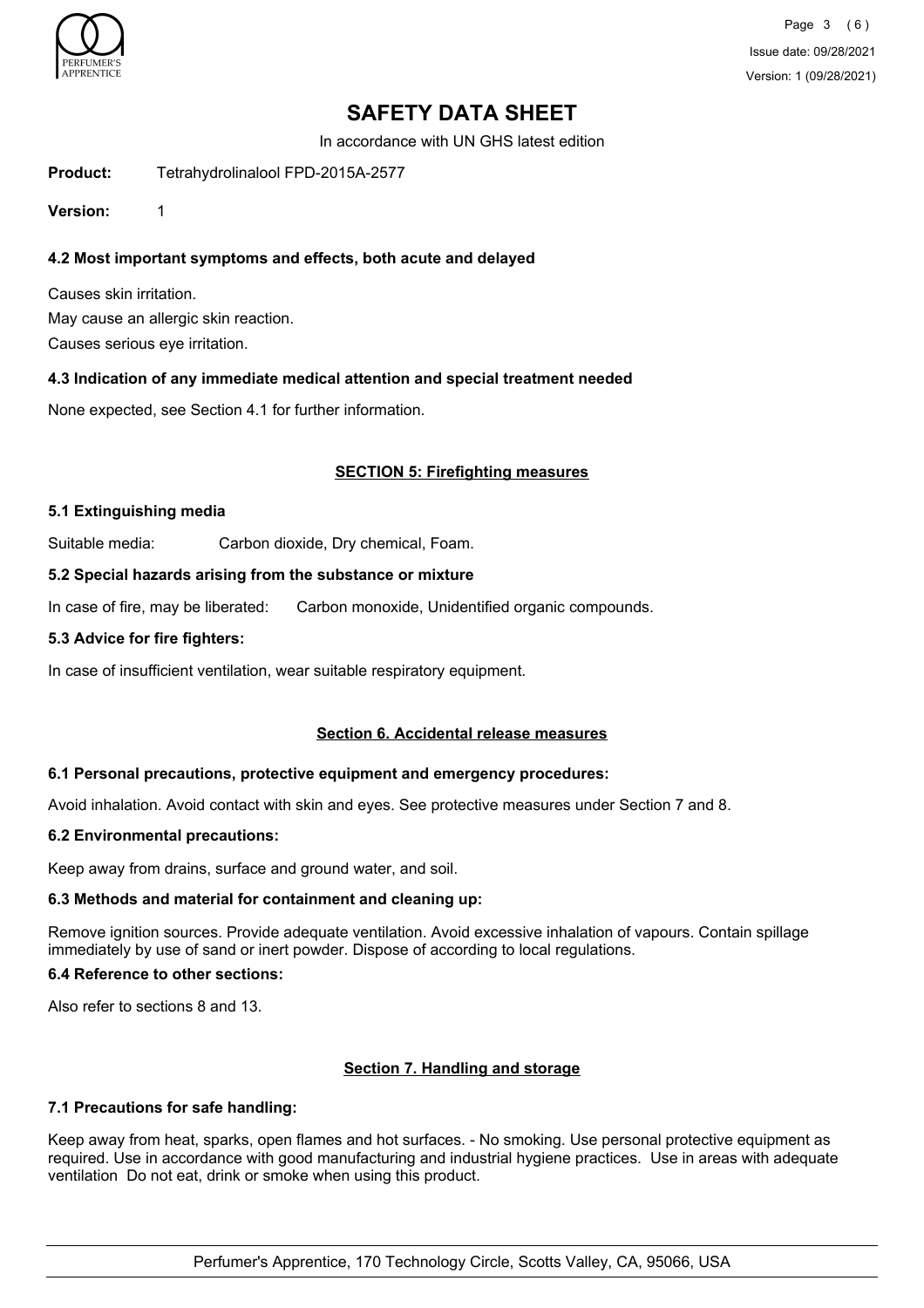

# **SAFETY DATA SHEET**

In accordance with UN GHS latest edition

**Product:** Tetrahydrolinalool FPD-2015A-2577

**Version:** 1

# **7.2 Conditions for safe storage, including any incompatibilities:**

Store in a well-ventilated place. Keep container tightly closed. Keep cool. Ground/bond container and receiving equipment. Use explosion-proof electrical, ventilating and lighting equipment. Use only non-sparking tools. Take precautionary measures against static discharge.

## **7.3 Specific end use(s):**

Fragrances: Use in accordance with good manufacturing and industrial hygiene practices.

## **Section 8. Exposure controls/personal protection**

## **8.1 Control parameters**

Workplace exposure limits: Not Applicable

# **8.2 Exposure Controls**

## **Eye / Skin Protection**

Wear protective gloves/eye protection/face protection

## **Respiratory Protection**

Under normal conditions of use and where adequate ventilation is available to prevent build up of excessive vapour, this material should not require special engineering controls. However, in conditions of high or prolonged use, or high temperature or other conditions which increase exposure, the following engineering controls can be used to minimise exposure to personnel: a) Increase ventilation of the area with local exhaust ventilation. b) Personnel can use an approved, appropriately fitted respirator with organic vapour cartridge or canisters and particulate filters. c) Use closed systems for transferring and processing this material.

Also refer to Sections 2 and 7.

# **Section 9. Physical and chemical properties**

## **9.1 Information on basic physical and chemical properties**

| Appearance:                    | Not determined |
|--------------------------------|----------------|
| Odour:                         | Not determined |
| pH:                            | Not determined |
| Initial boiling point / range: | Not determined |
| <b>Flash point:</b>            | 77 °C          |
| Vapour pressure:               | Not determined |
| <b>Relative density:</b>       | Not determined |
| Solubility(ies):               | Not determined |
| 9.2 Other information:         | None available |

## **Section 10. Stability and reactivity**

## **10.1 Reactivity:**

Presents no significant reactivity hazard, by itself or in contact with water.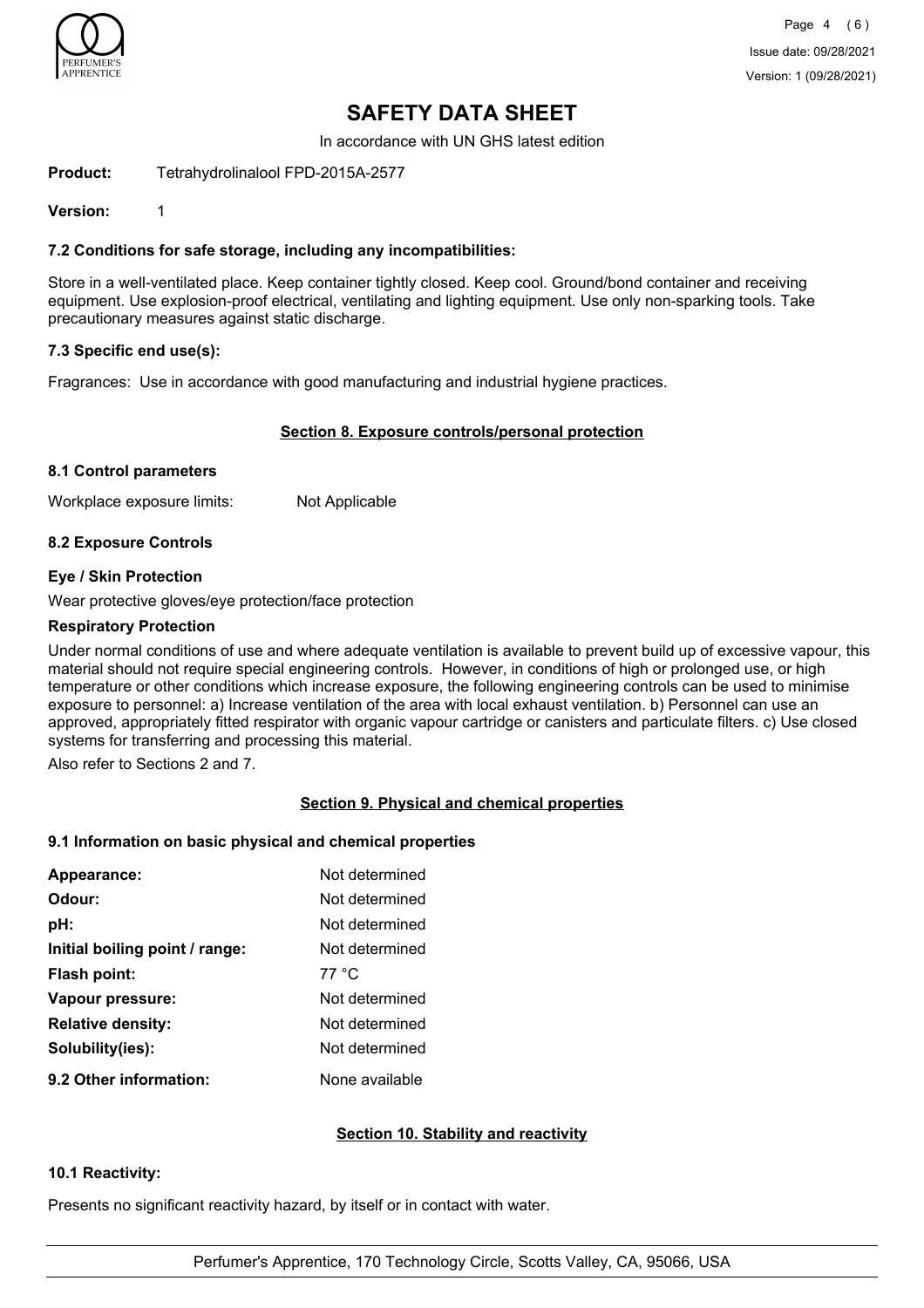

Page 5 (6) Issue date: 09/28/2021 Version: 1 (09/28/2021)

# **SAFETY DATA SHEET**

In accordance with UN GHS latest edition

**Product:** Tetrahydrolinalool FPD-2015A-2577

**Version:** 1

## **10.2 Chemical stability:**

Good stability under normal storage conditions.

## **10.3 Possibility of hazardous reactions:**

Not expected under normal conditions of use.

## **10.4 Conditions to avoid:**

Avoid extreme heat.

### **10.5 Incompatible materials:**

Avoid contact with strong acids, alkalis or oxidising agents.

## **10.6 Hazardous decomposition products:**

Not expected.

## **Section 11. Toxicological information**

## **11.1 Information on toxicological effects**

Causes skin irritation.

May cause an allergic skin reaction.

Causes serious eye irritation.

| <b>Assumed Toxicity Value (LD50 or ATE) for Acute Oral Toxicity:</b>       | Not Applicabl        |
|----------------------------------------------------------------------------|----------------------|
| <b>Assumed Toxicity Value (LD50 or ATE) for Acute Dermal Toxicity:</b>     | Not Applicabl        |
| <b>Assumed Toxicity Value (LC50 or ATE) for Acute Inhalation Toxicity:</b> | <b>Not Available</b> |
| <b>Inhalation Route:</b>                                                   | Not Available        |

t Applicable t Applicable

Refer to Section 2 for additional information.

## **Section 12. Ecological information**

## **12.1 Toxicity:**

Toxic to aquatic life with long lasting effects.

**12.2 Persistence and degradability:** Not available

**12.3 Bioaccumulative potential:** Not available

**12.4 Mobility in soil:** Not available

## **12.5 Results of PBT and vPvB assessment:**

This substance does not meet the PBT/vPvB criteria of REACH, annex XIII.

**12.6 Other adverse effects:** Not available